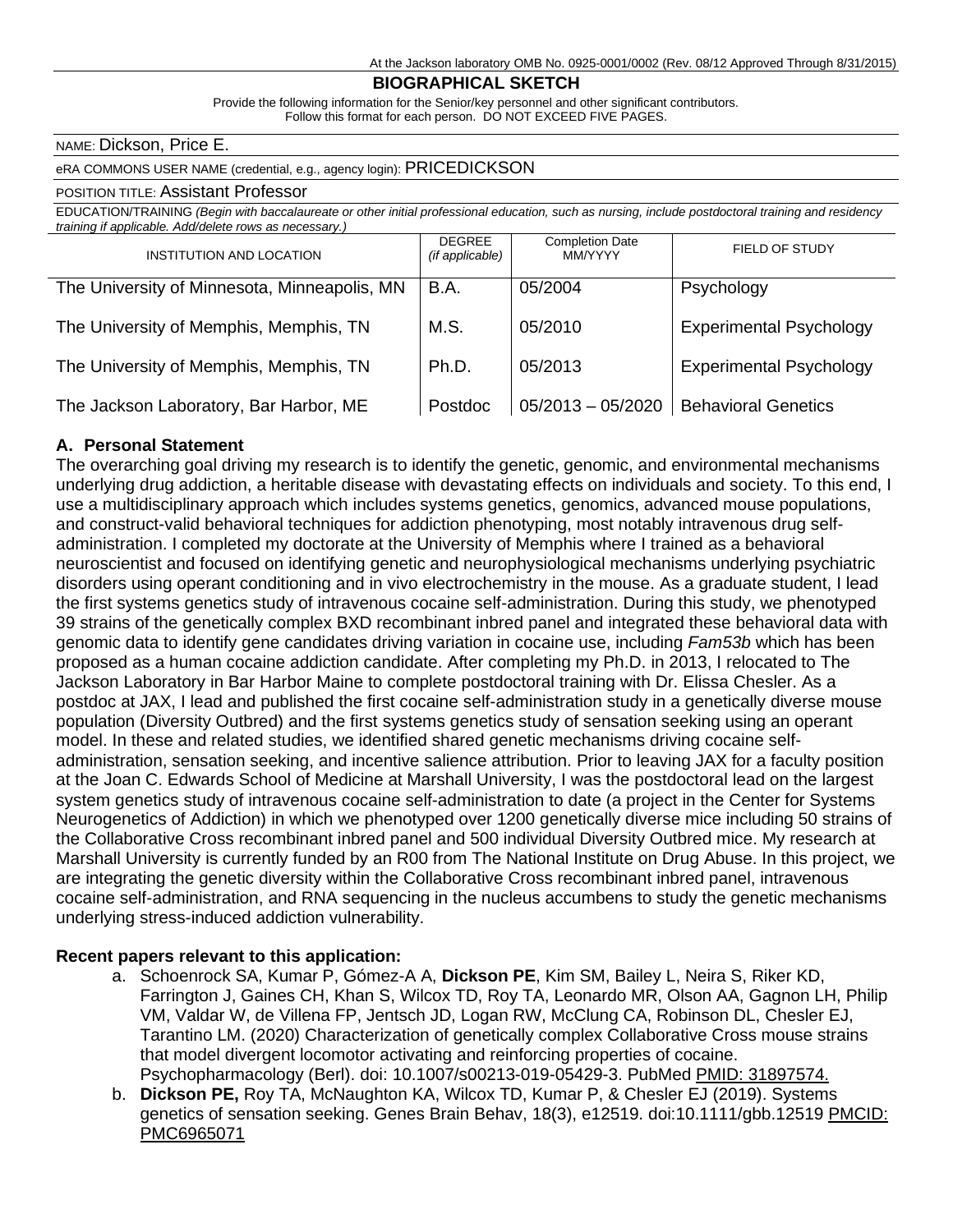- c. **Dickson PE,** Miller MM, Calton MA, Bubier JA, Cook MN, Goldowitz D, Chesler EJ, Mittleman G (2016) Systems genetics of intravenous cocaine self-administration in the BXD recombinant inbred mouse panel. Psychopharmacology (Berl). doi:10.1007/s00213-015-4147-z. PMCID: PMC4803082
- d. **Dickson PE**, Ndukum J, Wilcox T, Clark J, Roy B, Zhang L, Li Y, Lin DT, Chesler EJ (2015). Association of novelty-related behaviors and intravenous cocaine self-administration in Diversity Outbred mice. Psychopharmacology (Berl) 232:1011-2. PMCID: PMC4774545

# **B. Positions and Honors**

### **Positions and Employment**

- 2006-2013 Graduate Research Assistant with Dr. Guy Mittleman, Department of Psychology, University of Memphis, Memphis, TN
- 2013-2020 Postdoctoral Associate with Dr. Elissa Chesler, The Jackson Laboratory, Bar Harbor, Maine
- 2020-present Assistant Professor, Department of Biomedical Sciences, Joan C. Edwards School of Medicine, Marshall University, Huntington, WV

# **Honors**

| 2007-2012 | Research Travel Award, The University of Memphis, Memphis, TN                          |
|-----------|----------------------------------------------------------------------------------------|
| 2009      | Program Director's Award in Experimental Psychology, The Univ. of Memphis, Memphis, TN |
| 2014      | Travel Award, International Behavioural and Neural Genetics Society (IBANGS)           |
| 2018      | NIH Pathway to Independence Award K99/R00 (NIDA)                                       |

# **Professional Memberships**

| 2007-present | Society for Neuroscience                             |
|--------------|------------------------------------------------------|
| 2013-present | International Behavioral and Neural Genetics Society |

- **C. Contribution to Science** (Chosen from a total of 21 peer-reviewed publications)
- 1. **Systems genetics of addiction.** My primary research goal is to identify and characterize the genetic, genomic, and environmental factors which drive drug use and the development of addiction. As a postdoctoral trainee at The Jackson laboratory, I identified genetic correlations among intravenous cocaine self-administration and addiction-relevant behaviors including novelty reactivity and novelty preference in the BXD and Diversity Outbred mouse populations. Using the founder strains of the Collaborative Cross recombinant inbred panel, I characterized the effects of sex and genotype on incentive salience attribution, a trait which is proposed to drive the development of addiction. I also identified a strong genetic correlation between incentive salience attribution and novelty-reactivity. These findings illustrate the existence of an underlying genetic relationship between drug use and behavioral traits which have been observed to covary with and in some cases predict addiction in humans.
	- a. **Dickson PE,** Roy TA, McNaughton KA, Wilcox TD, Kumar P, & Chesler EJ (2019). Systems genetics of sensation seeking. Genes Brain Behav, 18(3), e12519. doi:10.1111/gbb.12519 PMCID: PMC6965071
	- b. **Dickson PE,** Miller MM, Calton MA, Bubier JA, Cook MN, Goldowitz D, Chesler EJ, Mittleman G (2016) Systems genetics of intravenous cocaine self-administration in the BXD recombinant inbred mouse panel. Psychopharmacology (Berl). doi:10.1007/s00213-015-4147-z. PMCID: PMC4803082
	- c. **Dickson PE**, Ndukum J, Wilcox T, Clark J, Roy B, Zhang L, Li Y, Lin DT, Chesler EJ (2015). Association of novelty-related behaviors and intravenous cocaine self-administration in Diversity Outbred mice. Psychopharmacology (Berl) 232:1011-2. PMCID: PMC4774545
	- d. **Dickson PE**, McNaughton KA, Hou L, Anderson LC, Long KH, Chesler EJ (2015). Sex and strain influence attribution of incentive salience to reward cues in mice. Behav Brain Res 292:305-315. PMCID: PMC4558302
- 2. **Nicotine during adolescence influences cocaine addiction.** As a graduate student, I identified adolescent nicotine exposure as a significant factor influencing adult intravenous cocaine selfadministration in mice. I also identified genotype-dependent nicotine-induced perturbations of dopamine dynamics in the nucleus accumbens shell as a mechanism underlying this effect. These findings illustrate a potential mechanism underlying the observed "Gateway Effect" of nicotine in human populations.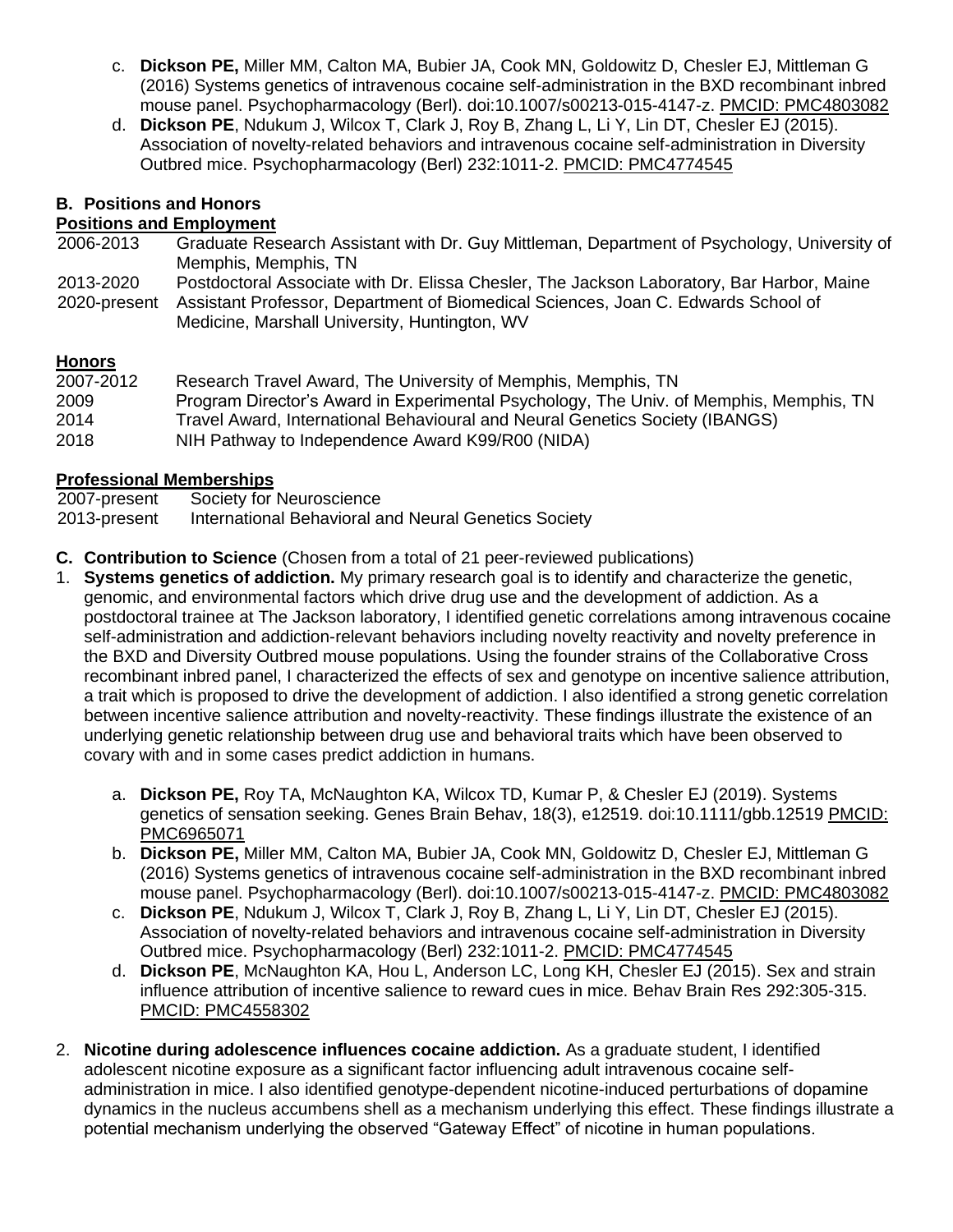- a. **Dickson PE**, Miller MM, Rogers TD, Blaha CD, Mittleman G (2014). Effects of adolescent nicotine exposure and withdrawal on intravenous cocaine self-administration during adulthood in male C57BL/6J mice. Addict Biol 19:37-48. PMCID: PMC4084694
- b. **Dickson PE**, Rogers TD, Lester DB, Miller MM, Matta SG, Chesler EJ, Goldowitz D, Blaha CD, Mittleman G (2011). Genotype-dependent effects of adolescent nicotine exposure on dopamine functional dynamics in the nucleus accumbens shell in male and female mice: a potential mechanism underlying the gateway effect of nicotine. Psychopharmacology (Berl) 215:631-42.
- 3. **Genetic factors driving executive dysfunction.** Impairments in higher cognitive functions such as behavioral flexibility and attentional control are thought to underlie, at least in part, the maladaptive behaviors which characterize a wide range of neuropsychiatric disorders including drug addiction and developmental disorders. During my graduate work, I used mouse models to examine the cerebellar contribution to these cognitive functions using operant conditioning assays including reversal learning and attentional set-shifting. During this work, I identified cerebellar mutants which exhibited profound behavioral flexibility deficits, learning deficits, or both including *Grid2*, *Fmr1*, and *dmd*. Furthermore, using a touchscreen-based assay, I characterized attentional set-shifting in the BXD founder strains and identified in DBA/2J relative to C57BL/6J mice a significantly elevated propensity for a highly salient stimulus to capture attention and drive behavior. Collectively, these findings reveal the effect of the cerebellum and genetic background on higher cognitive functions.
	- a. **Dickson PE**, Rogers TD, Del Mar N, Martin LA, Heck D, Blaha CD, Goldowitz D, Mittleman G (2010) Behavioral flexibility in a mouse model of developmental cerebellar Purkinje cell loss. Neurobiol Learn Mem 94:220-8. PMCID: PMC2922405
	- b. **Dickson PE**, Corkill B, McKimm E, Miller MM, Calton MA, Goldowitz D, Blaha CD, Mittleman G (2013) Effects of stimulus salience on touchscreen serial reversal learning in a mouse model of fragile X syndrome. Behav Brain Res 252:126-35. PMCID: PMC3854797
	- c. **Dickson PE**, Calton MA, Mittleman G (2014) Performance of C57BL/6J and DBA/2J mice on a touchscreen-based attentional set-shifting task. Behav Brain Res 261:158-70. PMCID: PMC4060595
	- d. **Dickson, PE,** Cairns, J, Goldowitz, D, and Mittleman, G (2016) Cerebellar contribution to higher and lower order rule learning and cognitive flexibility in mice. Neuroscience. doi:10.1016/j.neuroscience.2016.03.040. PMCID: PMC5031514
- 4. **Systems neuroscience of executive dysfunction.** Following the identification of cerebellar mutants which exhibited cognitive impairments, collaborators and I used *in vivo* electrochemical and immunohistochemical techniques to characterize underlying mechanisms driving these deficits. We found that neuropathological changes in the cerebellum of *Fmr1* and *Grid2* mutants resulted in a loss of functionality of circuitry connecting the cerebellum to medial prefrontal cortex (mPFC), and this was manifested as aberrant dopaminergic activity in the mPFC. Moreover, we identified glutamate as a modulator of mPFC dopaminergic activity and identified in *Fmr1* and *Grid2* mutants relative to controls a functional reorganization of the ventral tegmental area and thalamic pathways mediating cerebellar modulation of mPFC dopamine release. These findings offer a mechanism through which natural variation or pathology in cerebellar morphology can affect higher cognitive functions.
	- a. Rogers TD, **Dickson PE**, Heck DH, Goldowitz D, Mittleman G, Blaha CD (2011). Connecting the dots of the cerebro-cerebellar role in cognitive function: neuronal pathways for cerebellar modulation of dopamine release in the prefrontal cortex. Synapse 65:1204-12. PMCID: PMC3854794
	- b. Rogers TD, **Dickson PE**, McKimm E, Heck DH, Goldowitz D, Blaha CD, Mittleman G (2013). Reorganization of circuits underlying cerebellar modulation of prefrontal cortical dopamine in mouse models of autism spectrum disorder. Cerebellum 12:547-56. PMCID: PMC3854915
	- c. Cairns J, Swanson D, Yeung J, Sinova A, Chan R, Potluri P, **Dickson PE**, Mittleman G, Goldowitz D (2017). Abnormalities in the structure and function of cerebellar neurons and neuroglia in the Lc/+ chimeric mouse model of variable developmental Purkinje cell loss. Cerebellum. doi: 10.1007/s12311-015-0756-7